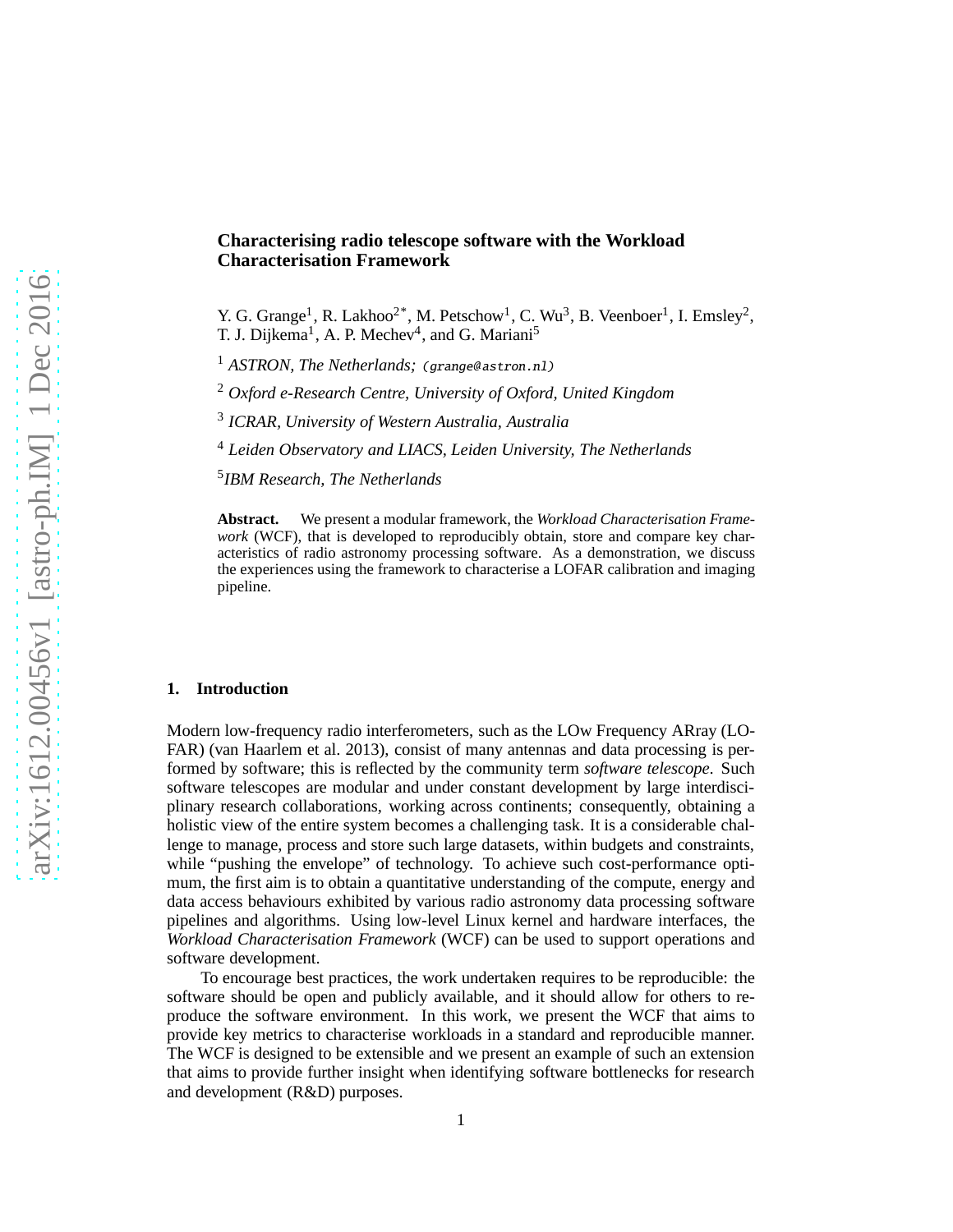# 2 Grange et al.

# **2. The Workload Characterisation framework**

The WCF is under development as part of the Local Monitoring and Control (LMC) work package of the SKA Science Data Processor (SDP) consortium. The first purpose of the WCF is to provide the SDP compute resource scheduler with the essential workload characteristics for each pipeline processing component, in order to make optimal (cost-effective) scheduling decisions. Secondly, the WCF aims to assist telescope developers and operators to obtain a quantitative understanding of the compute, energy and data access behaviours exhibited by various pipelines, components and algorithms. Finally, the WCF aims to enable the micro-benchmarking of different compute platforms, which can be used for optimisation and comparison.

The WCF prototypes have already been used, or tested for SKA precursor and pathfinders, including LOFAR, MWA, JVLA HDR, ASKAPSoft and the CHILIES project.

### **3. The LOFAR use case**

The WCF can be used for a variety of tasks; we focus on a bottleneck analysis – with the aim to support more targeted system development efforts (software and hardware). In addition to the typical WCF output data to assist this task, we consider non-time-series data to create the link between system behaviour and the structure of the software.

In this section, as an example use case, we consider a calibration and imaging processing pipeline, hereafter referred to as Calib, which creates sky images from the LOFAR telescope.

#### **3.1.** The CALIB pipeline

The Calib pipeline has been used to image HBA commissioning data of the Galactic diffuse synchrotron emission (Iacobelli et al. 2013).

For each frequency band, there are two pointings: one towards the target field and the other towards the calibrator field. As depicted in Fig. 1, the two input measurement sets are fed into the pipeline. After a copy operation, the calibrator is used to solve for the antenna gain amplitudes, which are then applied to the target. A phase calibration is then performed on both the calibrator and the target data. Finally, sky images are derived from the calibrated data sets. The entire calibration is performed using LOFAR's DPPP (data preprocessing pipeline); the imaging is performed using WSClean (Offringa et al. 2014).



Figure 1. Work flow of the CALIB pipeline.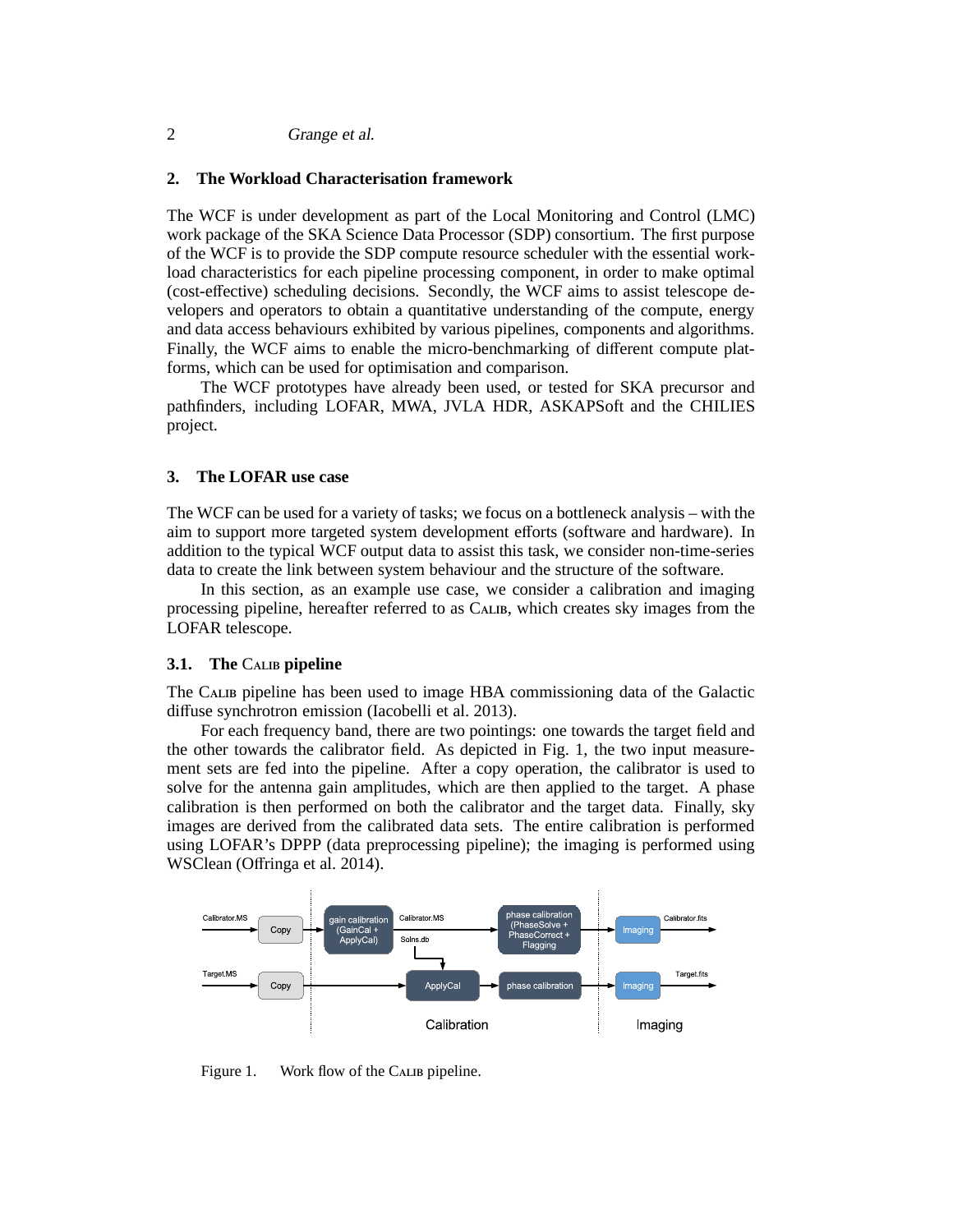# **3.2. Goal-oriented system development**

With goal-oriented or targeted system development, we promote the following work flow: (1) for a given micro-benchmark and platform, evaluate the baseline performance of both the hardware and software – ideally by replicating the results of measurements stored in a data base; (2) use the WCF to analyse system behaviour and identify bottlenecks; (3) concentrating on a specific part and possibly using other performance analysis tools, optimize the code or change the underlying hardware; (4) rerun the WCF measurements of the entire pipeline to assess the impact of the changes and store the results in a database.

With the WCF we assist a goal-oriented development in the following way: (1) Evaluating a pipeline's performance over a long time requires a standardised storage format of the measurements. (2) By standardising the measurement tools, the measurements become comparable over a wide range of use cases: comparing different algorithms and their implementations, different hardware, and different input data and data formats. Among other advantages, this allows for meta-analysis of stored measurements for various configurations. (3) Quickly identify computational and other resource bottlenecks. This information could be used to alleviate software bottlenecks and identify the most salient system features that determine performance. Besides facilitating such a hardware-software co-design procedure, the insights can be used to inspire general research.



### **4. Results**

Figure 2. Time series of system characteristics.

In Fig. 2 we present time series data of a CALIB pipeline run. We choose the metrics CPU and memory usage, memory bandwidth, and disk I/O bandwidth – all important parameters to identify performance bottlenecks. While a detailed analysis of the data is beyond the scope of this paper, we demonstrate its use for one specific step of